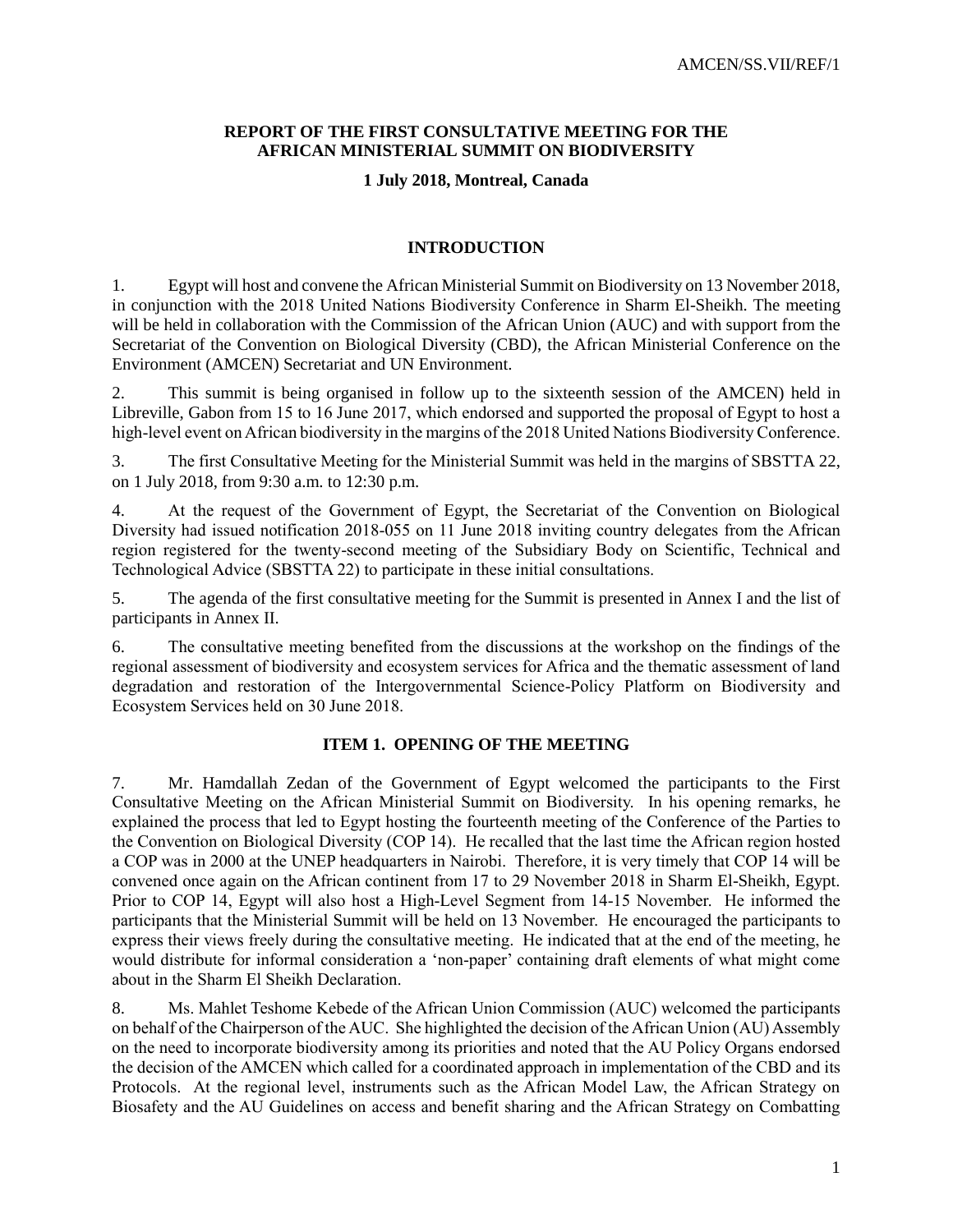Illegal Exploitation and Illegal trade in Wild Fauna and Flora all address issues of coordination. It is evident that the issues addressed by the CBD and its Protocols are critical for the African region including for using resources efficiently. Ms. Teshome Kebede described a Continental Coordination Committee operational since 2017 on matters of the CBD which supports the AU Member States. She reaffirmed the commitment of AUC to support the Government of Egypt in its preparations for the COP and COP-MOPs. She thanked the Secretariats of the CBD and UN Environment for their support and the AU/NEPAD as an implementing arm of the AU for the technical preparations. In conclusion, she paid tribute to the African Group of negotiators for their continued commitment to ensure that Africa is prepared and united in its negotiations and implementation of the decisions and outcomes of meetings of the CBD and its Protocols. She highlighted that Africa will play a central role in the implementation of the outcomes of the 2018 UN Biodiversity Conference, including the preparation of the post-2020 biodiversity framework.

9. Mr. David Cooper, on behalf of the Executive Secretary of the CBD, Dr. Cristiana Pasça Palmer, welcomed participants to the meeting. He explained that COP 14 and the associated meetings to be held in November in Sharm El-Sheikh, collectively referred to as the "2018 UN Biodiversity Conference", will address several topics under the Convention and Protocols, including mainstreaming of biodiversity within and across sectors, digital sequence information on genetic resources and others. The theme of the conference is "Investing in Biodiversity for People and the Planet". He noted that the Conference provides an opportunity to show commitment for accelerated action towards achieving the Aichi Biodiversity Targets, while looking ahead to the 2050 Vision of the Strategic Plan for Biodiversity, and deciding the post-2020 biodiversity framework. He also noted that important decisions will be taken in Sharm El-Sheikh on the way forward. He highlighted that the African Ministerial Summit as the first event in the series of events of the UN Conference on Biodiversity would provide an opportunity to set the scene for the entire suite of meetings and for adopting a coordinated approach to the challenges of biodiversity loss, climate change, and land degradation. He noted that Africa has already shown leadership in this regard; it was in response to requests from the African Group that the short term plan on ecosystem restoration was developed and adopted by COP 13. He expressed the hope that we would build on this momentum and make good use of the assessments provided by Intergovernmental Science-Policy Platform on Biodiversity and Ecosystem Services (IPBES) on biodiversity and ecosystem services in the African region and on land degradation and restoration. He reiterated, along with the African Union and UN Environment, the CBD Secretariat's support to Egypt for the Ministerial Summit.

10. Mr. Levis Kavagi, on behalf of the Executive Director of UN Environment and the Regional Director for Africa, expressed gratitude to the Secretariat of the CBD for the support provided for this meeting, and commended the Government of Egypt in its effort towards implementing the AMCEN decision to convene and host the Summit. He reiterated the support of UN Environment to the process as the Secretariat for the AMCEN and its offer to further provide technical and financial support to facilitate the preparatory process. He called for consideration of not only the outcomes related to the theme of the Ministerial Summit but also the priorities for Africa in general. He highlighted that UN Environment will provide updates on preparations for the special session of AMCEN which will take place in Nairobi from 17 to 20 September 2018, and on how the AMCEN as the technical arm of the African Union on the environment would feed into the Ministerial Summit and the African Union process. UN Environment would be happy to collaborate with the AU on this process, noting previous collaboration on other issues and initiatives before, including on the Africa strategy on combatting illegal exploitation and illegal trade of wild fauna and flora. He thanked the participants for attending the meeting and encouraged them to share their views freely.

## **ITEM 2. OVERVIEW OF THE AFRICAN MINISTERIAL SUMMIT**

11. Mr. Zedan provided an overview of the African Ministerial Summit including the background, rationale, objectives and theme. He reviewed the concept note for the Summit that was previously sent to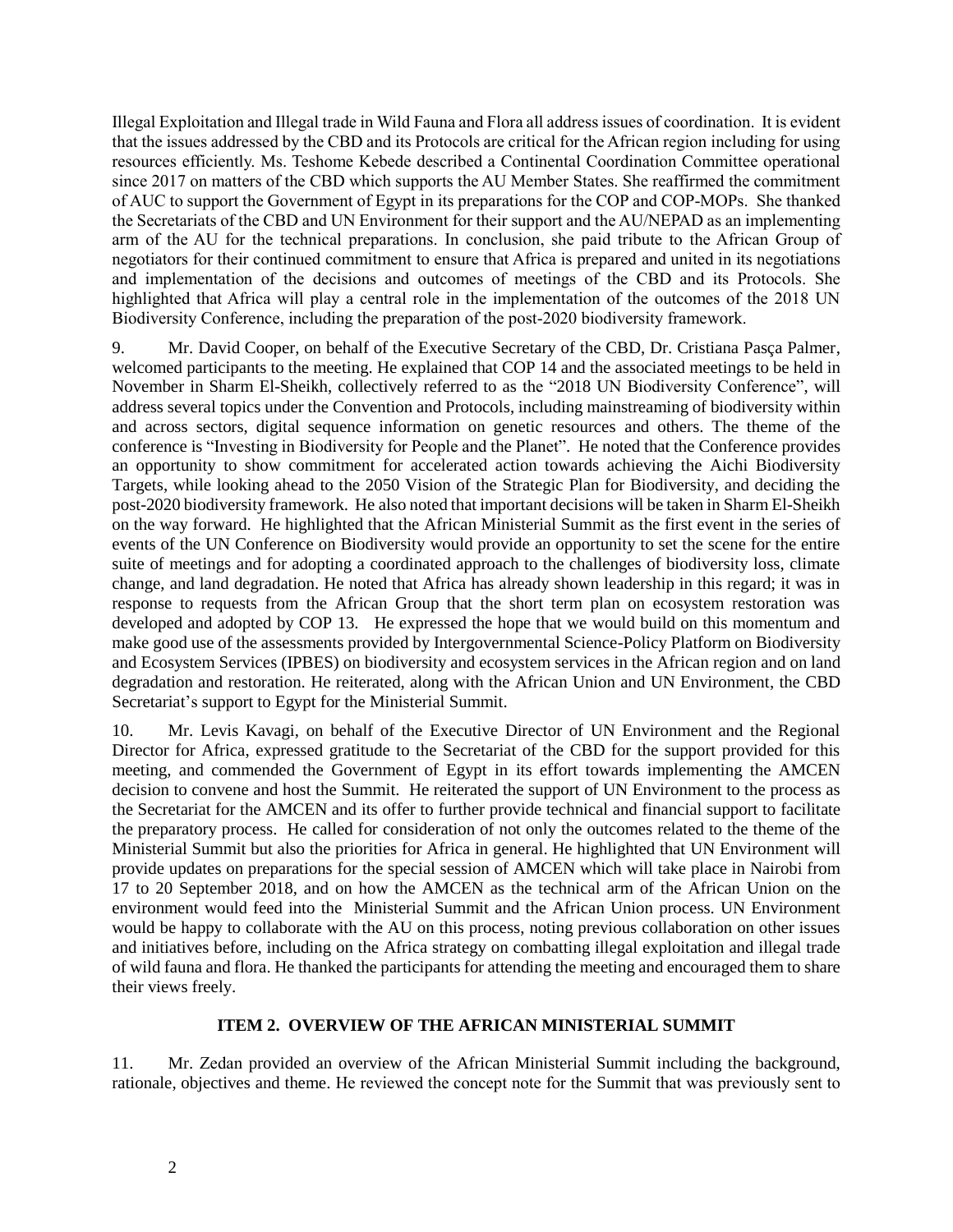the participants via email, and which includes an outline of the preparatory process and the technical workshop. He noted that the objectives of the Summit are:

- a) To provide policy and strategic guidance on African biodiversity priorities for inclusion in future work programmes of the convention and its protocols.
- b) To contribute to enhanced implementation of Strategic Plan for Biodiversity 2011-2020 and the achievement of the Aichi Biodiversity Targets and promotion of synergies among the Rio conventions.
- c) To provide opportunity to contribute to post-2020 biodiversity strategy, the sustainable development goals (SDGs) and the African Union 2063 Agenda.

12. Regarding the expected outcomes, Mr. Zedan noted the Ministerial Summit could adopt a Pan-African Action Agenda on Ecosystem Restoration for Increased Resilience or a Pan-African Commitment to Ecosystem Restoration.

13. Mr. Zedan noted that in addition to the Ministers of Environment and Minsters responsible for other relevant sectors, representatives from the other Rio Conventions, heads of different UN agencies, heads of different financial institutions and agencies as well as some representatives of NGOs, local and indigenous communities and the private sector will also be invited to attend as observers. He added that the Government of Egypt is also consulting on a possible global initiative on linking biodiversity and climate change and the use of nature-based approaches.

# **ITEMS 3. DISCUSSION ON THE KEY ELEMENTS AND OUTCOMES OF THE SUMMIT**

14. Mr. Zedan opened the floor for comments from the participants.

15. The participants commended the Government of Egypt for the preparations undertaken to date for the African Ministerial Summit and the 2018 United Nations Biodiversity Conference in general.

# *A. Participation*

16. With regards to participation in the African Ministerial Summit and the High-Level Segment, it was reported that letters of invitation were dispatched by the Government of Egypt to all African Ministers responsible for the environment via diplomatic channels. The ministers of environment were requested to also invite their ministerial colleagues responsible for relevant sectors (including energy and mining, infrastructure, manufacturing and processing and health). However, funding will be provided for only one minister per country.

17. The participants noted that many other sectoral ministries are implicated in ecosystem restoration. They underlined the need for the ministers of environment to encourage the ministers responsible for those other ministries to attend the African Ministerial Summit and the High-Level Segment. They requested, and the Government of Egypt agreed, to have copies of the letters sent to the ministers of environment forwarded to the CBD focal points to facilitate timely follow-up and coordination at the national level.

18. The participants noted that environment ministries and the national focal points in some countries have encountered challenges in mobilizing interest and support from other sectoral ministries and departments. They underlined the need for a strategy to ensure participation of ministers from all the 54 African countries in the Ministerial Summit and the High-Level Segment. It was noted that the national focal points have a key role to play in this regard. Mr. Zedan indicated that Egypt and AU Commission will work together, with the support of SCBD and UN Environment, to ensure broad country representation in the Ministerial Summit and the High-Level Segment.

19. The name of the meeting has been changed from "African Biodiversity Summit" to "African Ministerial Summit on Biodiversity". This change followed an observation by some participants that the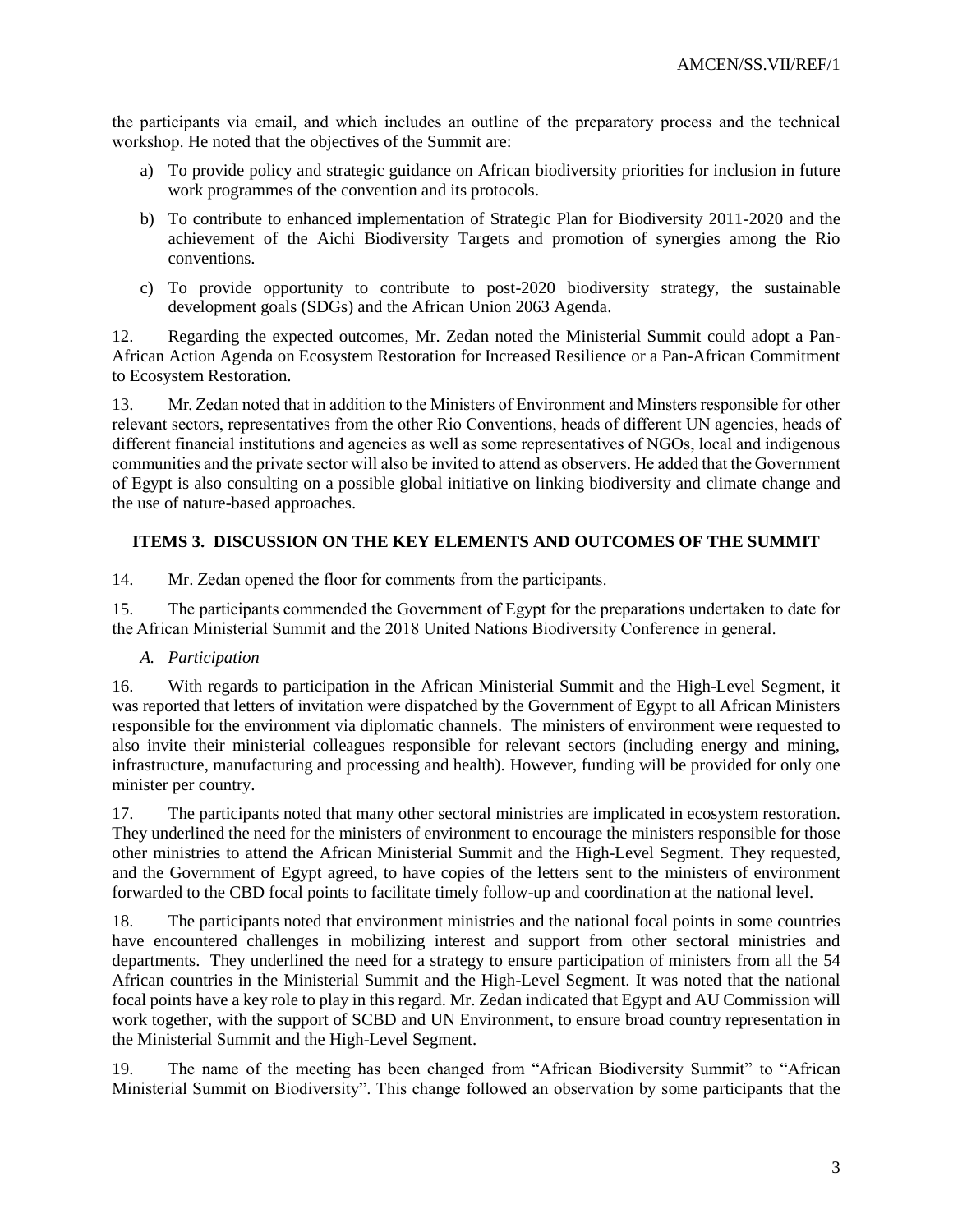term "Summit" is normally used for events attended by Heads of State or Government and the clarification by Mr. Zedan that only Ministers are expected to attend.

# *B. Theme and expected outcomes*

20. The participants expressed support for the proposed theme for the Ministerial Summit: "Land and ecosystem degradation and restoration: Priorities for increased resilience in Africa". One participant proposed to add the following text before the word resilience "investments in biodiversity and", so the new theme would read: "*Land and ecosystem degradation and restoration: Priorities for increased investments in biodiversity and resilience in Africa*".

21. The participants noted the strong linkages between ecosystem restoration and issues addressed under the three Rio Conventions (biodiversity conservation, climate change and desertification) and observed that the Summit could provide an opportunity to promote synergies among the three conventions and motivate their respective national focal points to work in a more integrated manner.

22. The participants also noted that one of the key drivers of ecosystem degradation is poverty. Therefore, it is important to develop a plan and mobilize financing to address this driver as part of the ecosystem restoration efforts. They cited the recent reduction in the total GEF-7 replenishment by almost US\$ 365 million and the reduction in the programming allocations for biodiversity, as well as the increase in the required co-financing ratio from 6:1 to 7:1, as an important reason to include the mobilization of financial resources for ecosystem restoration in the outcomes of the Summit. The strategy should not rely on donor funding alone.

23. Furthermore, the participants recommended the inclusion of actions relating to capacity-building, technology transfer, biodiversity economics, and access and benefit sharing in the Action Agenda to be adopted by the Summit.

## *C. Communication of the key messages*

24. The participants underlined the need to package and communicate the main Summit messages to the ministers in ways they would easily understand and be able to make commitments. The Summit should also provide an opportunity to increase awareness, visibility and profile of biodiversity and highlight its linkages with other sectors. It was also suggested that the summit be organized in such a way that the ministers will not simply make statements but will be fully engaged in the discussions.

## *D. Outcomes of the Summit*

25. Mr. Zedan invited participants to express their views regarding the outcomes of the African Ministerial Summit and the nature of the final document to be adopted, whether an Action Agenda or a Declaration. He clarified that the Summit's outcome will be different from the High-Level Segment outcome document – the Sharm El Sheikh Declaration.

26. Participants suggested that the Summit's outcome should find a middle ground between a declaration outlining political commitments and an action agenda describing concrete actions and the process to turn the political commitments into a reality on the ground. They underlined the need for national level discussions to feed into the process. The Summit could come out with a revolutionary Action Programme for Ecosystem Restoration in Africa that is based on national level consultations and biodiversity assessments conducted at local and sub-national levels. A call could be made for conducting national assessments and funding mobilised from development partners to support those assessments and consultations. It was also suggested that governments could be invited to make national commitments for ecosystem restoration as part the pan-African effort.

27. The Summit outcomes could also be translated into a decision to be adopted by the African Union Assembly of Heads of State and Government as a contribution to the AU Agenda 2063 for the socioeconomic transformation of the continent and the UN 2030 Agenda for Sustainable Development.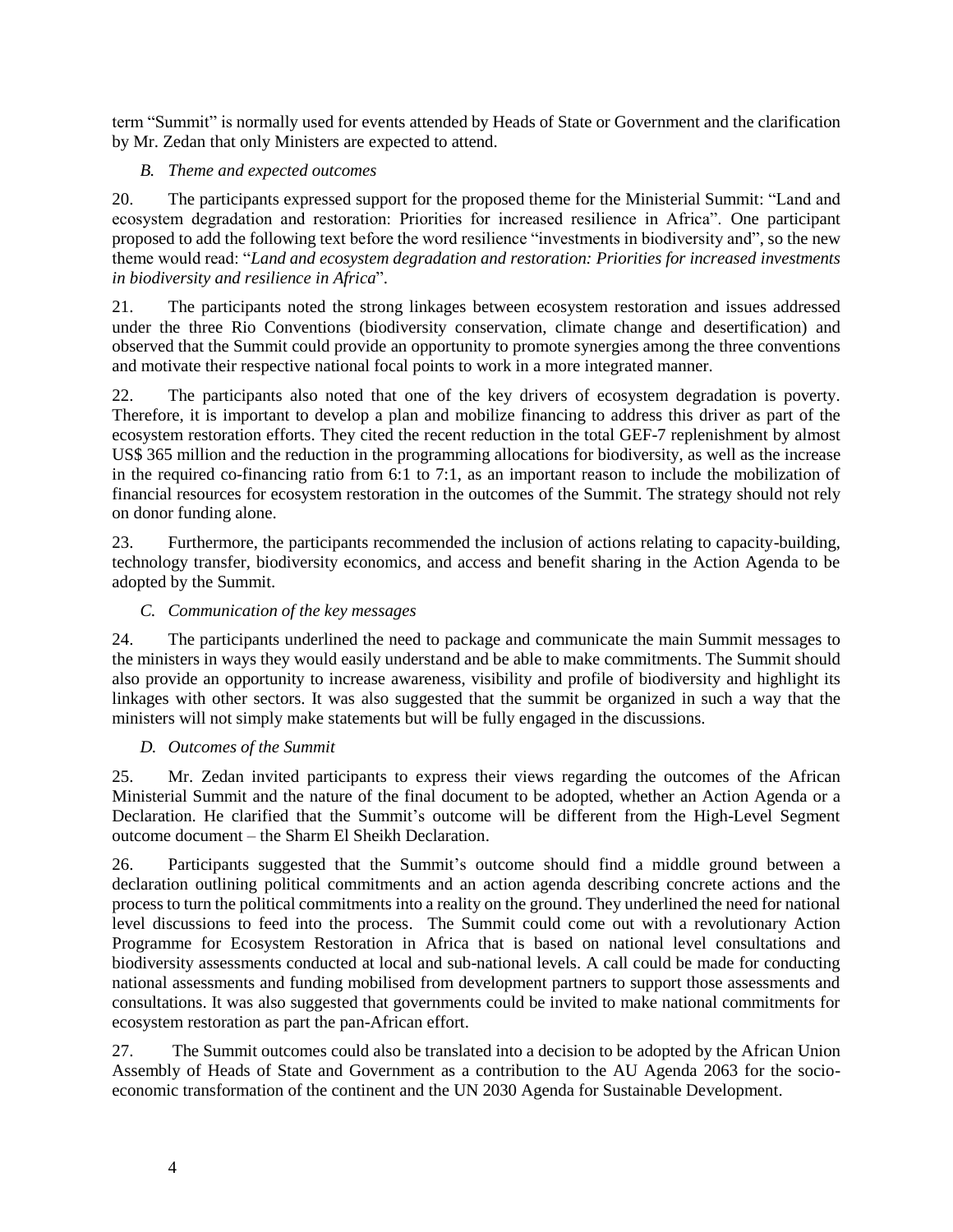## **ITEM 4. KEY MESSAGES OF THE IPBES LAND DEGRADATION AND RESTORATION ASSESSMENT, AND THE AFRICAN REGIONAL ASSESSMENT**

28. Dr. Luthando Dziba, Co-Chair of the IPBES Africa Regional Assessment of Biodiversity and Ecosystem Services, made a presentation on the key messages from the assessment which could be taken into account in the preparations for and outcomes of the African Ministerial Summit. He noted that the IPBES global land degradation assessment could also be used to inform the key messages and outcomes of the African Ministerial Summit. Some of the key messages from the assessment he highlighted include the following:

(a) Africa's extraordinary rich and diverse ecosystems and its wealth of indigenous knowledge comprise strategic assets underpinning the socio-economic development and human wellbeing in the region. However, the true value of nature's contributions is still underappreciated in decision-making processes.

(b) Africa's biodiversity is under enormous pressure. Direct pressures include unregulated land use change and conversion of forests, rangelands, wetlands and other natural areas for food production and urban development.

(c) The drivers of biodiversity loss (including rapid population growth, rapid and unplanned urbanization, infrastructure and industrial development, pollution and waste and the demand for services, including water, food and energy supply) are projected to increase in all plausible futures.

(d) Some 20 per cent of Africa's land surface (6.6 million km2) is estimated to be degraded because of soil erosion, salinization, pollution and loss of vegetation or soil fertility.

(e) Africa is extremely vulnerable to the impacts of climate change. Since the 1970s, droughts have been more frequent and more severe, thereby driving land degradation and biodiversity loss. By 2100, climate change could result in the loss of more than half of African bird and mammal species, a 20-30% decline in the productivity of Africa's lakes and significant loss of African plant species.

29. Dr. Dziba noted various options Africa has to respond to these challenges. He noted that measures taken to protect biodiversity by African Governments, such as expansion of protected areas, control of invasive alien species, restoration of ecosystems and control of invasive alien species, have already contributed to the recovery of some threatened species.

30. He highlighted that identification and selection of feasible options needs to be facilitated by considering a range of plausible futures using scenarios and by providing an enabling environment for longterm planning. Concerted effort is needed to build the capacity of African researchers, policymakers and institutions to understand, carry out and make beneficial use of scenario analyses for intervention planning and informed decision-making. There is also a need for capacity building on the use of scenarios in decisionmaking.

31. Participants highlighted the need to extract from the IPBES Africa assessment and from the global assessment on land degradation, the key messages that could be presented in language suitable for highlevel policy makers and decision makers. These messages should include clear scenarios, informative figures, clear costing, and linkages to development. Mr. Dziba will prepare such a short summary of policy options with examples.

32. Participants noted that it would be very strategic for the key messages to focus on local sustainability and on ecosystem services that are being lost and how biodiversity (or nature) is used as a solution. They also highlighted that the African Ministerial Summit and the IPBES assessment would provide impetus to improve monitoring in order to know where progress is being made and where there are gaps in implementation.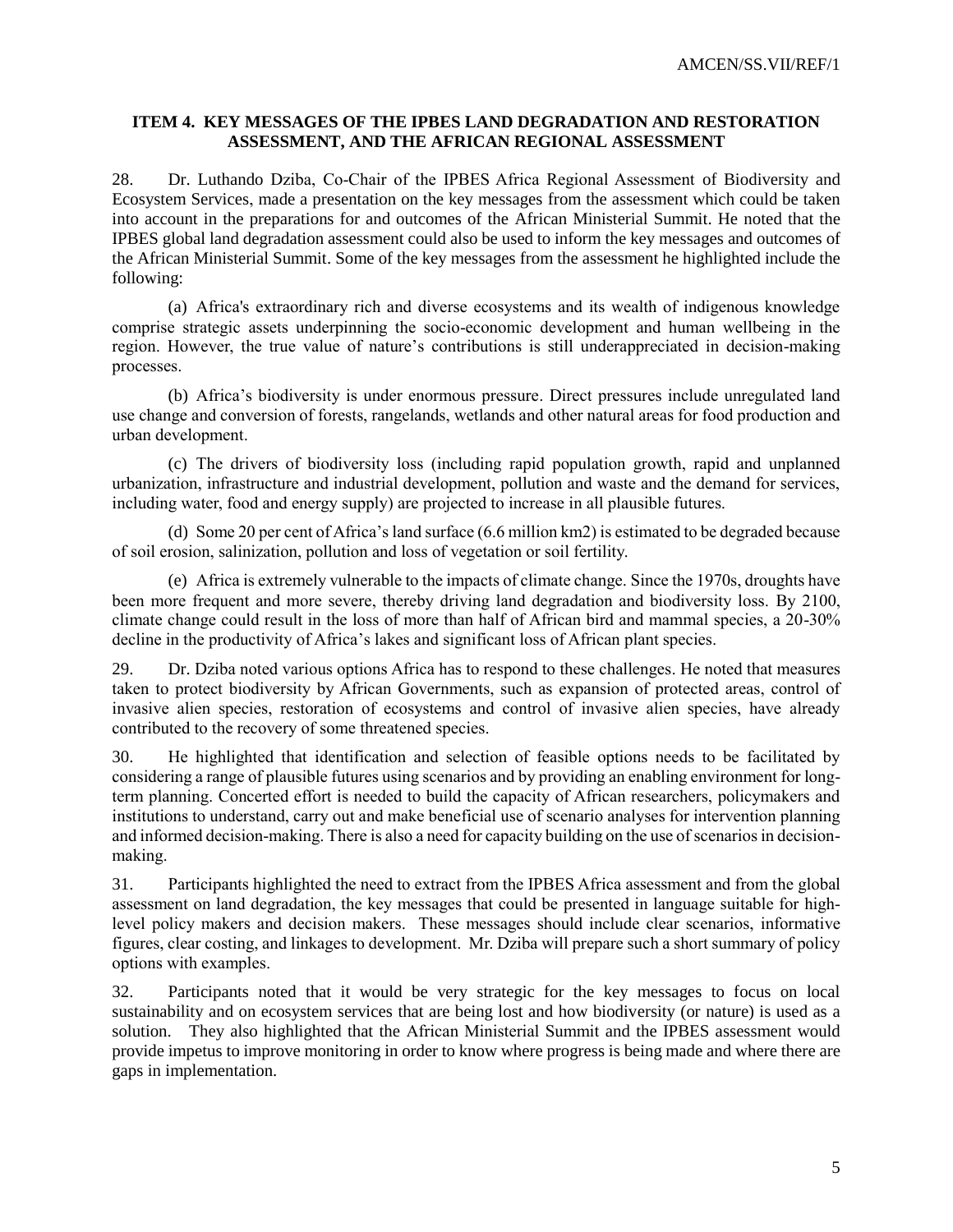## **ITEM 5. ROAD MAP TO THE AFRICAN MINISTERIAL SUMMIT AND INPUTS FROM RELEVANT EVENTS**

33. Mr. Zedan outlined a draft road map comprising various events and consultations that will take place leading up to the summit to prepare for the African Ministerial Summit or provide valuable input to inform the African Ministerial Summit. These so far include the following:

- 28-29 August 2018, Nairobi A consultative meeting linked with the Global Landscapes Forum.
- 17-20 September 2018, Nairobi A special session of AMCEN is scheduled to be held on the African Ministerial Summit and the UNEA. Permanent representatives have been informed.
- 3-5 October 2018, Addis Ababa Pan-African workshop on Access and Benefit-Sharing.
- (tbd) A technical workshop where African experts will examine the trends in land and ecosystem degradation and restoration and propose actions for adoption by the African Ministerial Summit.

34. The participants were requested to send the contacts of African experts on land degradation and ecosystem restoration to the CBD Secretariat who could be invited to participate in the technical workshop.

35. A draft outcome document for the African Ministerial Summit will be prepared based on the above consultations and meetings.

36. The participants suggested involving the following partners in the African Ministerial Summit preparatory process:

- African Development Bank
- World Agroforestry Centre (ICRAF)
- Secretariat of the Great Green Wall Initiative
- AU Department of Rural Economy and Agriculture
- African Wildlife Fund (AWF)
- World Wide Fund for Nature (WWF)
- AFR100 (the African Forest Landscape Restoration Initiative)
- NEPAD Planning and Coordinating Agency (NEPAD Agency).

37. The participants were invited to send to the CBD Secretariat names of other potential partners that could be invited to the Summit.

# **ITEM 6. ANY OTHER BUSINESS**

38. A question was raised if there were plans to arrange for regional consultation meetings prior to the African Ministerial Summit and the High-Level Segment. It was reported that this will be coordinated by the AUC. National Focal points of Member States will be informed of the exact dates in due course.

# **ITEM 7: SUMMARY AND CLOSURE OF THE MEETING**

39. Erie Tamale of the Secretariat provided a summary of the discussions at this first consultative meeting for the African Ministerial Summit.

40. Mahlet Teshome Kebede of AUC thanked the Government of Egypt, the CBD Secretariat and UN Environment for supporting efforts to coordinate and prepare for the African Ministerial Summit. She reiterated the support of the AUC for the African Ministerial Summit and thanked the participants for their contributions.

41. The meeting was closed at 12:30 p.m.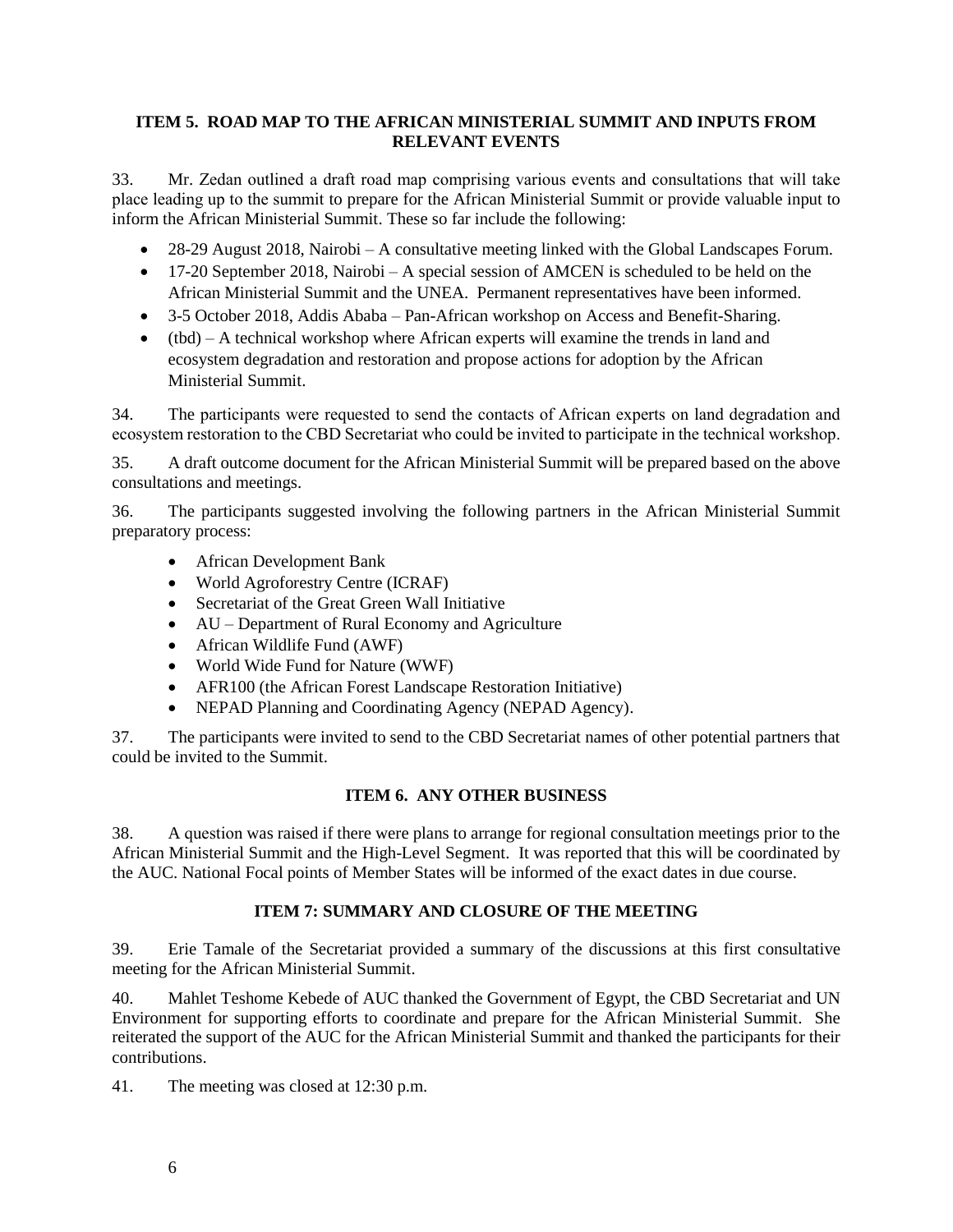## **Annex I**

## **Agenda of the First Preparatory Meeting for the African Ministerial Summit on Biodiversity**

- 1. Opening of the meeting
	- Opening remarks by the Co-Chairs (Egypt and AUC)
	- Welcome remarks by SCBD and UN Environment
- 2. Overview of the African Ministerial Summit (Presentation by Egypt)
	- Rationale and objectives of the Summit
	- Theme of the Summit and the topics to be discussed
	- Participation (including observers/partners)
- 3. Discussion on the key elements/messages and possible outcomes of the Summit
	- Members of the African group to brainstorm on the possible key messages and elements of the Summit outcomes
- 4. Key messages of the IPBES land degradation and restoration assessment, and African Regional Assessment
	- Presentation on key messages of the IPBES assessments and on the outcomes of the discussions at the Workshop on June 30
	- Discussion
- 5. Road map to the African Ministerial Summit and inputs from relevant events
	- Presentation by Egypt
	- Discussion
- 6. Any Other Business
- 7. Summary and closure of the meeting